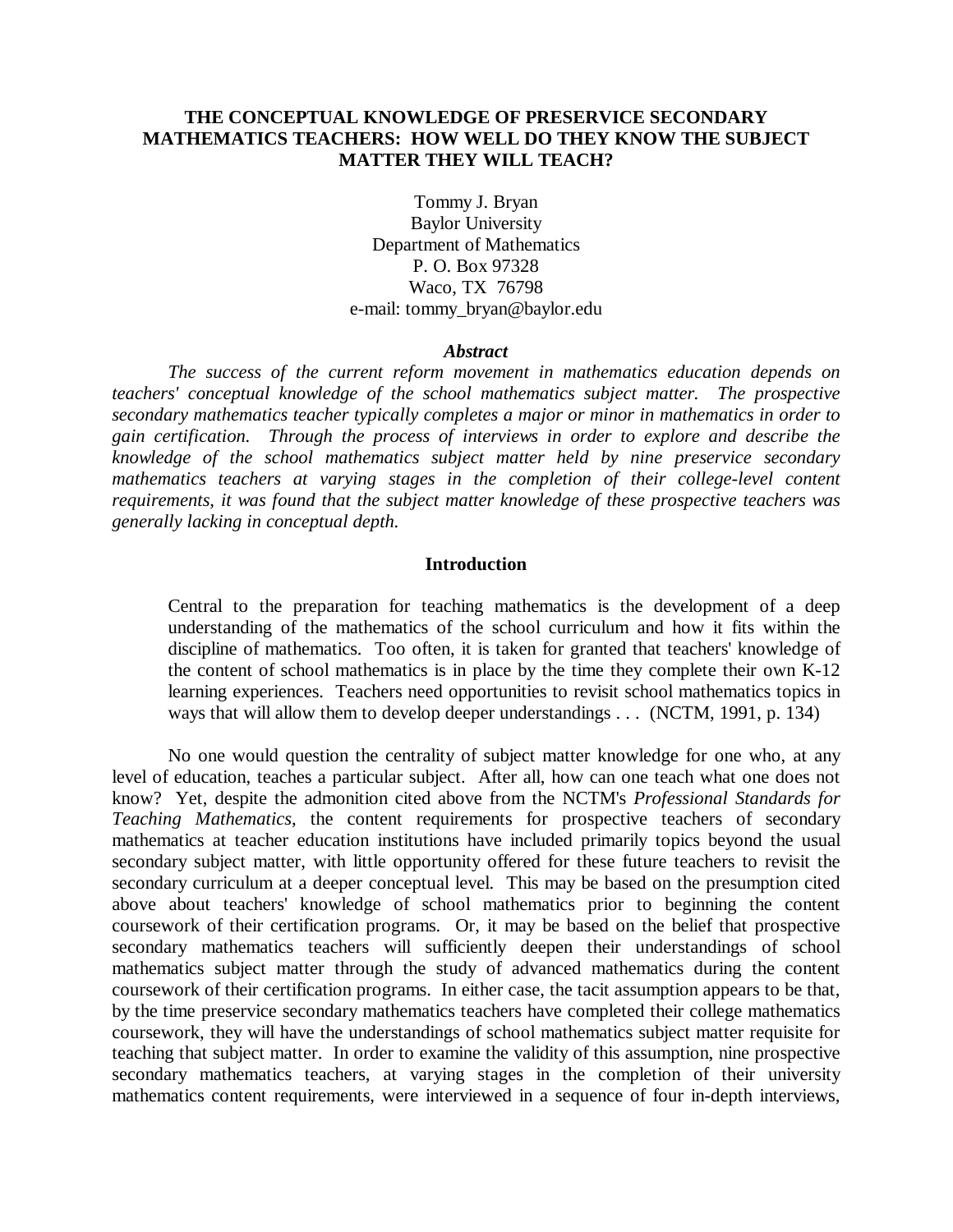with the goal of exploring and describing their conceptual knowledge of secondary mathematics subject matter. These explorations and descriptions were guided by the fundamental question of this study: Should the required content coursework for prospective secondary mathematics teachers include specific opportunities to revisit and reconstruct (or perhaps construct for the first time) the content of the school mathematics subject matter?

### **Participants and Procedures**

The participants for this study came from the pool of all secondary mathematics education undergraduate students, classified as juniors or seniors, at a major university in Texas during the spring semester of 1996. Eighteen such students were identified as the population of potential participants and each of these students was sent a letter inviting them to participate in the study. Nine of the eighteen students, eight females and one male, agreed to participate. Each participant, including the one male, was given a female pseudonym in order to protect the anonymity of all participants. Background information was gathered at an initial meeting with each participant; this information is summarized in Table 1.

|                                               |                | Number of Math Courses <sup>A</sup> : |                           |            |                                                  |                                                                                                                     |  |  |
|-----------------------------------------------|----------------|---------------------------------------|---------------------------|------------|--------------------------------------------------|---------------------------------------------------------------------------------------------------------------------|--|--|
| Name                                          | Completed      | Completed or                          | Still to be               | Math       |                                                  | Names of Math Courses Completed / in Progress                                                                       |  |  |
| Carla<br>Methods /<br>Introduction to         | 4              | in Progress                           | Completed<br>5            | <b>GPA</b> | 3.50                                             | Calculus I & II, Linear Algebra, Statistical<br>Calculus<br>Ш,<br>Modern<br>Geometry,                               |  |  |
|                                               |                |                                       |                           |            | Analysis                                         |                                                                                                                     |  |  |
| Rita<br>Combinatorics                         | 6 <sup>B</sup> | 7                                     | $\overline{2}$            |            | 2.52                                             | Calculus I, II, & III, Linear Algebra,                                                                              |  |  |
|                                               |                |                                       |                           |            | & Algebra, Statistical Methods / Modern Geometry |                                                                                                                     |  |  |
| Shea<br>Elementary<br>Introduction to         | 6              | 8                                     | 5                         |            | 3.75                                             | Calculus I, II, & III, Linear Algebra,<br>Statistics, Statistical Methods /                                         |  |  |
|                                               |                |                                       | Analysis, Modern Geometry |            |                                                  |                                                                                                                     |  |  |
| Kerri<br>Combinatorics<br>Numerical<br>Modern | 7              | 9                                     | 4                         |            | 3.50                                             | Calculus I, II, & III, Linear Algebra,<br>& Algebra, Differential Equations,<br>Methods / Introduction to Analysis, |  |  |
|                                               |                |                                       |                           |            | Geometry                                         |                                                                                                                     |  |  |
| Kami<br>Statistical<br>Numerical Analysis,    | 8              | 10                                    | 2                         |            | 3.50                                             | Calculus I, II, & III, Linear Algebra,<br>Numerical<br>Methods,<br>Methods,<br>Math<br>Modeling                     |  |  |
| Differential Equations, Modern                |                |                                       |                           |            | Geometry                                         |                                                                                                                     |  |  |
| Leah<br>Statistical                           | 3              | 5                                     | 4                         |            | 3.00                                             | Calculus I, II, & III / Linear Algebra,                                                                             |  |  |
|                                               |                |                                       | Methods                   |            |                                                  |                                                                                                                     |  |  |
| Amy<br>Combinatorics<br>Differential          | 7              | 8                                     | $\mathbf{1}$              |            | 2.40                                             | Calculus I, II, & III, Linear Algebra,<br>& Algebra, Statistical Methods,                                           |  |  |
|                                               |                |                                       |                           |            | Equations / Modern Geometry                      |                                                                                                                     |  |  |

| <b>TABLE 1</b>                                           |  |  |  |  |  |  |  |
|----------------------------------------------------------|--|--|--|--|--|--|--|
| <b>Background Information for Interview Participants</b> |  |  |  |  |  |  |  |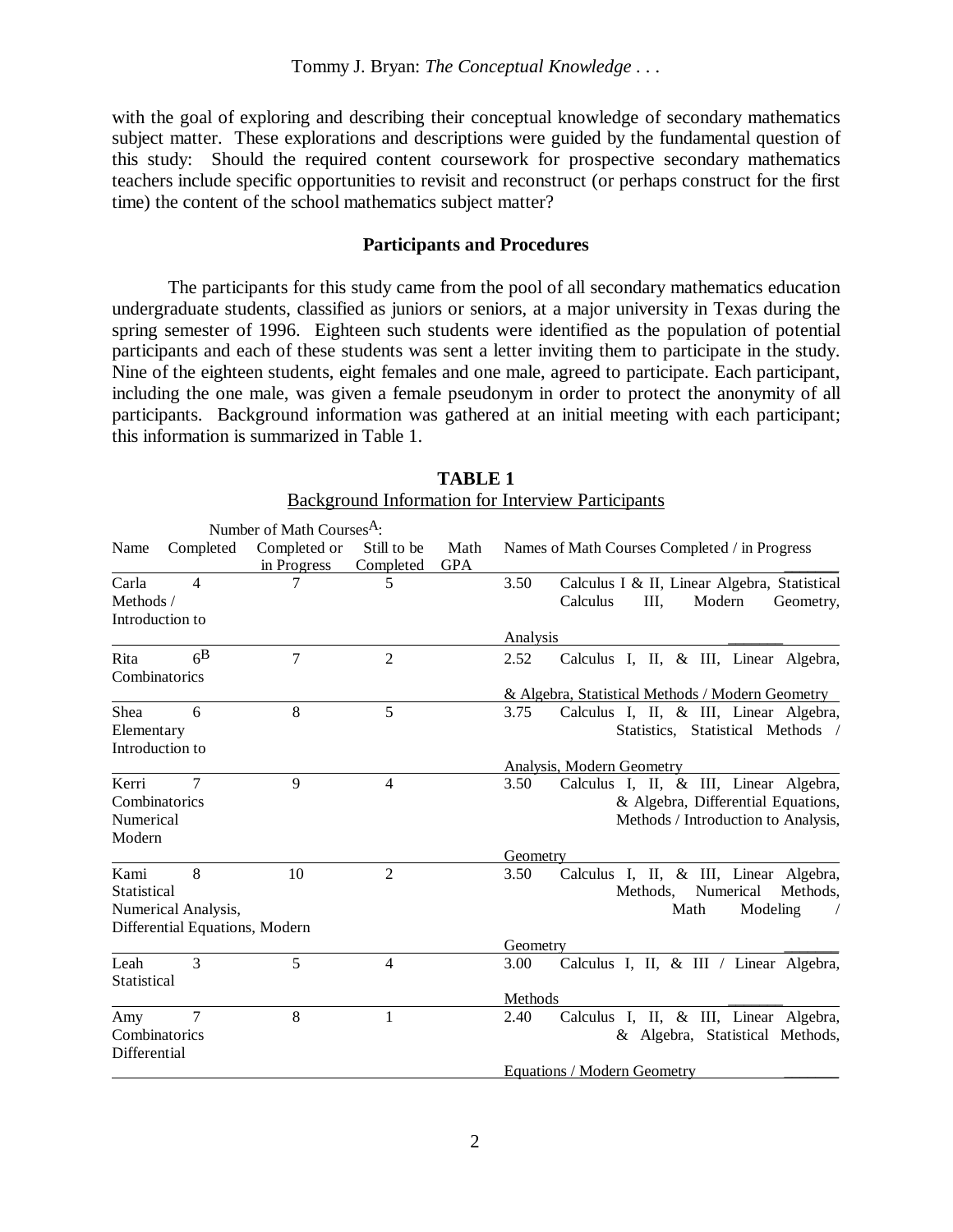| Erin                 | $\tau C$ | 11  |     |      | Calculus I, II, & III, Linear Algebra,<br>2.40                                             |
|----------------------|----------|-----|-----|------|--------------------------------------------------------------------------------------------|
| Combinatorics        |          |     |     |      | & Algebra, Statistical Methods,                                                            |
| Introduction to      |          |     |     |      |                                                                                            |
|                      |          |     |     |      | Analysis / Abstract Algebra, Modern Geometry,<br><b>Operations Research, Matrix Theory</b> |
| Kay                  | qΡ       | 11  |     |      | Calculus I, II, & III, Linear Algebra,<br>3.63                                             |
| Combinatorics        |          |     |     |      | & Algebra, Statistical Methods,                                                            |
| Numerical Methods,   |          |     |     |      | Introduction to Analysis,                                                                  |
| Advanced Calculus I/ |          |     |     |      |                                                                                            |
|                      |          |     |     |      | Differential Equations, Modern Geometry                                                    |
| Averages             | 6.3      | 8.4 | 2.8 | 3.13 |                                                                                            |

AThose participants showing only 9 mathematics courses required for their respective degree programs were preparing for a second teaching field in addition to mathematics. Rita's second teaching field was Human Performance, Leah's was French, and Amy's was Spanish. Four participants showed a requirement of 12 mathematics courses. Shea, who indicated a requirement of 13 courses, took Elementary Statistics which was not a degree requirement. Kerri, who also indicated a requirement of 13 courses, was a mathematics major who intended to obtain secondary teaching certification at a later date.

BThree of Rita's completed courses (Calculus I, II, and III) were taken at another university.

CThree of Erin's completed courses (Calculus I, II, and III) were taken at a community college.

DOne of Kay's 9 completed courses was actually AP Calculus for which she received college credit for Calculus I.

As Table 1 shows, although the nine participants were at varying stages in the completion of the mathematical coursework required of their respective degree programs, almost all were beyond the halfway mark; most were well beyond. For the group as a whole, the 6.3 mathematics courses completed represents 56% of all mathematics course requirements, while the 8.4 mathematics courses completed or in progress represents 75% of all mathematics course requirements. (The number of courses completed or in progress is important to note because the interviews were conducted during the latter half of the semester when those courses in progress were more than half completed.) An average of only 2.8 mathematics courses remained to be completed after the semester during which the interviews took place. The participants' grade point averages for mathematics courses completed ranged from a minimum of 2.40 to a maximum of 3.75, with an average GPA of 3.13. As of the end of the semester during which the interviews took place, none of the participants had done any student teaching nor had they taken a "methods" course specific to the teaching of secondary mathematics.

Four interviews, each about one hour long, were conducted with each participant over a six-week period during the latter part of the spring semester of 1996. Access to paper and pencil was provided for the participants throughout the interviews, and they were encouraged to write at any time in support of their verbal explanations. Each of the 36 interviews was audiotaped and subsequently transcribed to make it easier to analyze the results. At an average of about 7 transcribed pages per interview, there were about 250 total pages of transcribed interviews to analyze. During the analysis, the transcribed verbal responses were juxtaposed with the written responses in order to get a complete picture of both what was said and what was written.

The mathematical topics explored during the interviews and outlined in the list below were chosen because they are typically topics first encountered at the precollege level. The phrase "mathematical ideas" will be used to refer to the properties, definitions, theorems, formulas, and algorithms comprised in this list.

- 1. Exponents: the meaning of zero, negative, rational, and irrational exponents; exponential properties.
- 2. Division and fractions: division by 0, division by a fraction, multiplication by a fraction.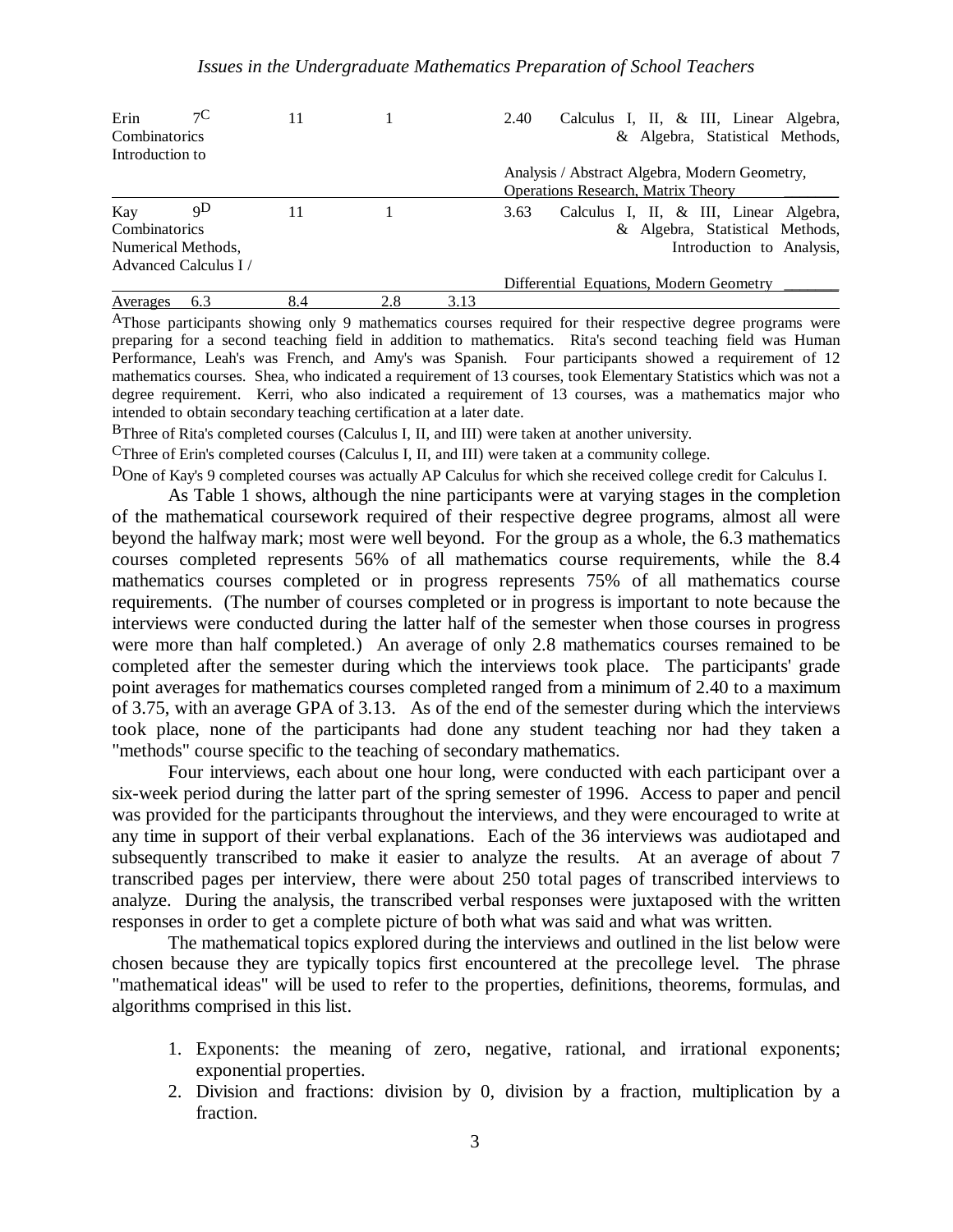- 3. Operations with integers: subtraction of a negative integer, product of integers.
- 4. Slope and lines: slope of a horizontal or vertical line, slope-intercept equation of a line, slopes of parallel and perpendicular lines.
- 5. Other topics from algebra: multiplication of two binomials (FOIL), the quadratic formula, the distance formula, transformations of the graph of an equation.
- 6. Trigonometry: the Pythagorean Identity.
- 7. Formulas from geometry: area of a triangle, circumference and area of a circle.

The conceptual knowledge of the interview participants for the mathematical ideas described in this list was the focal point of the explorations conducted during the interviews. Conceptual knowledge of a mathematical idea has been described as an understanding of why that idea is deemed warranted and how the idea is connected or related to other mathematical ideas (Hiebert, 1986; Shulman, 1986; Skemp, 1987). Having a sound conceptual knowledge base for mathematical ideas typically taught at secondary (or even presecondary) levels is arguably necessary, at least desirable, for any future teacher of secondary mathematics. However, in light of calls for reform in school mathematics teaching (NCTM, 1989, 1991, 1995; NRC, 1989), where classroom instruction is problem-centered and inquiry-based and where conceptual understanding (rather than just procedural knowledge of rules and algorithms) is the goal of instruction, possession of a sound conceptual understanding of the school mathematics subject matter becomes even more crucial for future teachers of that subject matter.

In order to access the conceptual knowledge of the participants regarding a particular mathematical idea, two other aspects of their knowledge surrounding that idea were explored first. Initially, they were asked to demonstrate their procedural knowledge of the idea at hand (e.g., providing the number to which  $2<sup>0</sup>$  is equivalent, finding the product of two given binomials, supplying the statement and purpose for the quadratic formula). For any occasion when a participant failed to show procedural proficiency for an idea, the deficiency was ignored if it did not prevent further discussion of a conceptual nature. Participants were then asked whether a particular mathematical idea could even be explained in a conceptual manner (e.g., whether there is a warranted consistency behind the choice of 1 as equivalent to  $2<sup>0</sup>$ , whether there is a justification for the FOIL process, whether there is a derivation for the quadratic formula). A participant's denial of the existence of a conceptual explanation for a particular mathematical idea (e.g., a participant's claim that "This is arbitrary--something you just have to memorize.") certainly precluded any further exploration of the participant's conceptual knowledge for that idea. Finally, for those participants unencumbered by procedural difficulties or conceptual denials, conceptual knowledge regarding a particular mathematical idea was revealed and explored by asking them to explain why the idea is warranted or how it is justified (e.g., why  $2<sup>0</sup>$  is equivalent to 1, why the FOIL process works, where the quadratic formula comes from).

For any occasion when a participant acknowledged and considered the conceptual basis of one of the mathematical ideas explored during the interviews, the participant's response was categorized in one of three ways. When a participant was unable to offer a conceptual explanation (i.e., basically responded "I don't know why that is so.") or when a participant's comments seemed more appropriately characterized as superficial rather than conceptual, then such a response was considered to be a "no explanation" response. For any occasion when a participant made comments that seemed to be directed toward providing a legitimate conceptual explanation for a mathematical idea, yet the would-be explanation fell short in some way(s) of correctly, completely, and validly explaining why the given mathematical idea is true, then such an attempted explanation was categorized as "flawed." Finally, for any occasion when a participant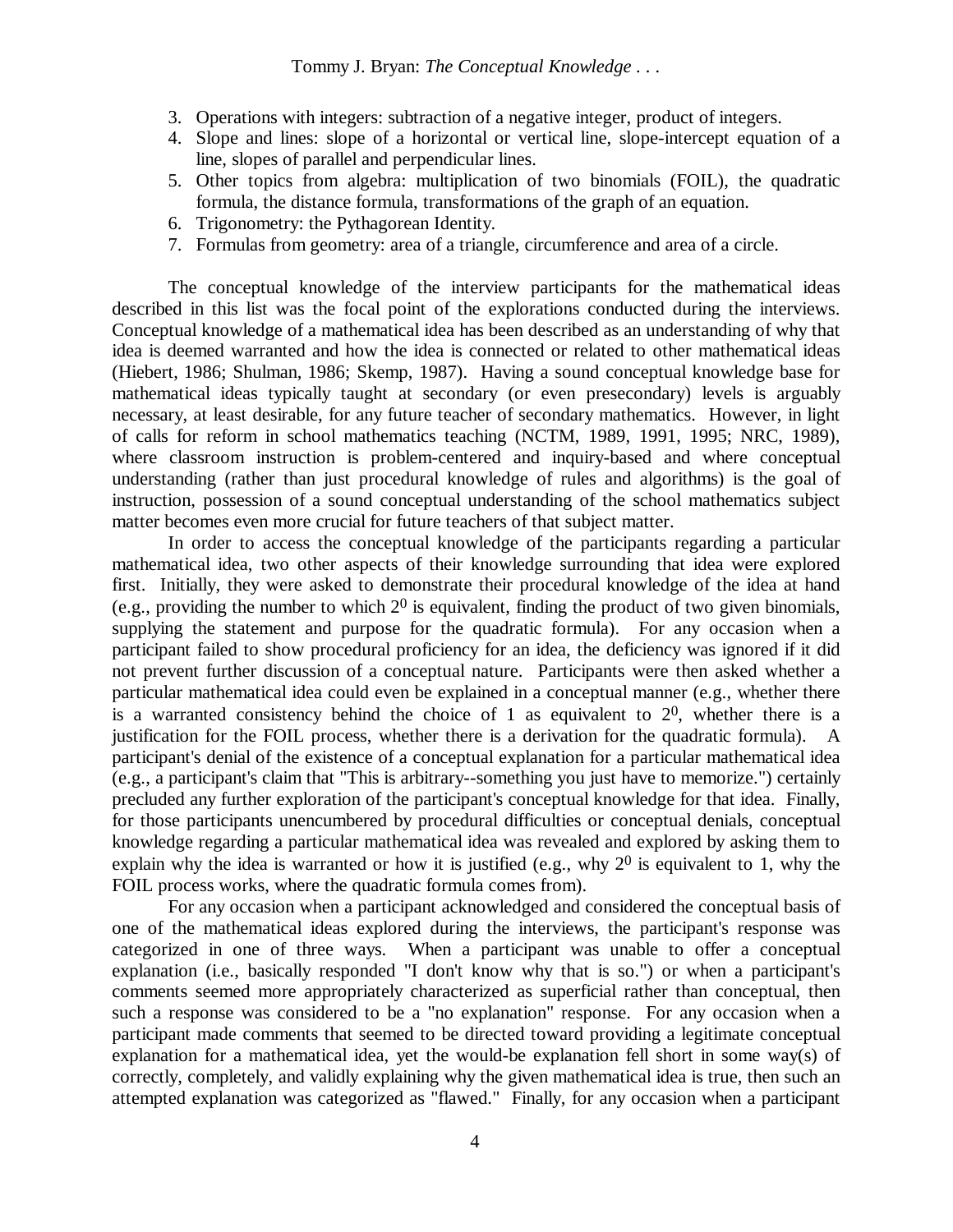provided an explanation that appeared to be correct, complete, and valid for a given mathematical idea, then such an explanation was categorized as "conceptually sound."

#### **Results**

Table 2 shows a summary of participant responses for the mathematical ideas explored during the interviews. The following legend explains the acronyms used in Table 2 to describe the categorization of responses:

| <b>SPP</b> | represents     | "Showed Procedural Proficiency" |
|------------|----------------|---------------------------------|
| <b>CCB</b> | represents     | "Considered Conceptual Basis"   |
|            | ONE represents | "Offered No Explanation"        |
|            | OFE represents | "Offered Flawed Explanation"    |
| OSE.       | represents     | "Offered Sound Explanation"     |
|            |                |                                 |

Out of a potential for 279 occasions for the 9 participants to demonstrate their conceptual knowledge for the 31 different mathematical ideas shown in Table 2, participants acknowledged and considered the conceptual basis of one of these mathematical ideas on 231 occasions. (On 2 occasions, participants did not have the opportunity to consider an idea conceptually due to unusual circumstances; on 46 occasions, participants did not attempt a conceptual explanation for an idea due to procedural difficulties or failure to acknowledge a conceptual basis for the idea.) A careful analysis of the interview transcriptions shows that for those 231 occasions when participants acknowledged and considered the conceptual basis of one of the mathematical ideas explored during the interviews, they basically had "no explanation" for the mathematical idea being considered 85 times (37%), they offered an explanation that was "flawed" in one or more ways another 85 times (37%), and they were successful in offering an explanation categorized as "conceptually sound" only 61 times (26%). When considering all potential opportunities to offer a conceptual explanation for a mathematical idea, some of which were not enacted due to procedural difficulties or failure to acknowledge a conceptual basis for the idea, the participants' "success rate" drops to 22% (61/277).

| <b>Summary of Responses</b>              |                             |            |            |            |            |  |  |
|------------------------------------------|-----------------------------|------------|------------|------------|------------|--|--|
|                                          | Number of Participants Who: |            |            |            |            |  |  |
| Mathematical Idea                        | <b>SPP</b>                  | <b>CCB</b> | <b>ONE</b> | <b>OFE</b> | <b>OSE</b> |  |  |
| $2^0 = 1$                                | 9                           | 8          | 4          |            | 3          |  |  |
| $2^{-3} = \frac{1}{2^3}$                 | 9                           |            | 3          |            |            |  |  |
| $2^{1/2} = \sqrt{2}$                     |                             |            |            |            |            |  |  |
| $2^{3/2} = \sqrt{2^3}$ or $(\sqrt{2})^3$ | 9                           | 6          |            |            |            |  |  |
| $2^{\pi}$ or $2^{\sqrt{2}}$ is real      |                             |            |            |            |            |  |  |
| $00$ is indeterminate                    |                             |            |            |            |            |  |  |
| $b^m \cdot b^n = b^{m+n}$                |                             |            |            |            |            |  |  |
| $b^m \div b^n = b^{m-n}$                 | 8                           | 8          |            |            |            |  |  |
| $(b^m)^n = b^{m \cdot n}$                | q                           | 9          |            |            |            |  |  |

**TABLE 2**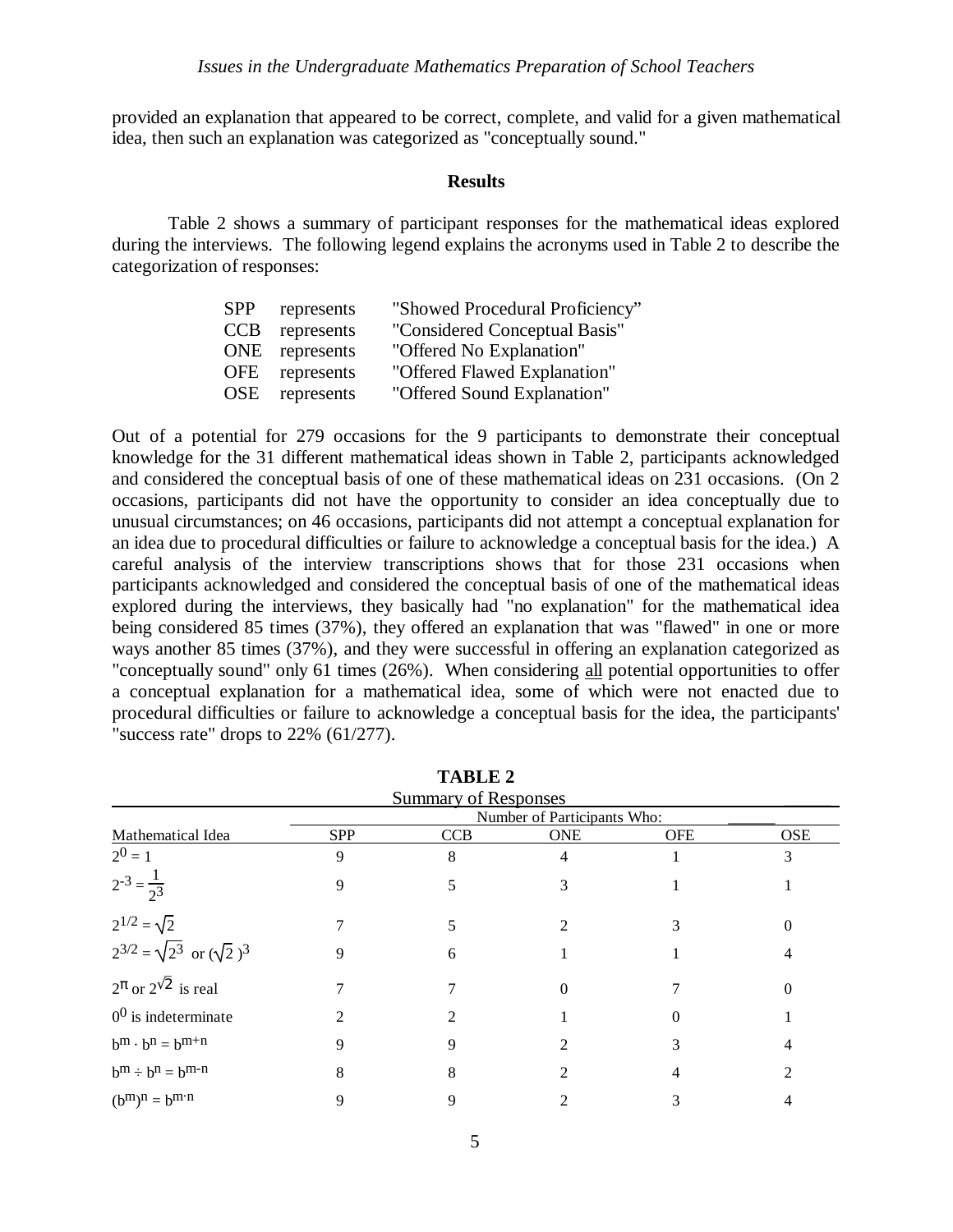### Tommy J. Bryan: *The Conceptual Knowledge . . .*

| $2 \div 0$ is undefined                                        | 9   | 8   | 3                | 3                | $\overline{c}$   |
|----------------------------------------------------------------|-----|-----|------------------|------------------|------------------|
| $0 \div 0$ is indeterminate                                    | 5   | 4   | $\boldsymbol{0}$ | 3                | 1                |
| $\frac{a}{b} \div \frac{c}{d} = \frac{a}{b} \cdot \frac{d}{c}$ | 9   | 9   | 3                | 4                | $\overline{c}$   |
| $\frac{a}{b} \cdot \frac{c}{d} = \frac{ac}{bd}$                | 9   | 9   | 6                | $\overline{2}$   | 1                |
| $2 - (-3) = 6$                                                 | 9   | 8   | $\overline{2}$   | 5                |                  |
| $2 \cdot -3 = -6$                                              | 9   | 7   | 4                | 1                | $\overline{2}$   |
| $-2 \cdot -3 = 6$                                              | 9   | 7   | 5                | 2                | $\overline{0}$   |
| Slope: Horizontal Line                                         | 9   | 8   | 0                | 0                | 8                |
| Slope: Vertical Line                                           | 9   | 8   | $\mathbf{0}$     | 0                | 8                |
| $y = mx + b$ : "b"                                             | 9   | 8   | 3                | 3                | $\overline{2}$   |
| $y = mx + b$ : "m"                                             | 9   | 9   | 3                | 6                | $\boldsymbol{0}$ |
| Slope: Parallel Lines                                          | 9   | 9   | $\boldsymbol{0}$ | 9                | $\overline{0}$   |
| Slope: Perpen. Lines                                           | 6   | 8   | $\boldsymbol{0}$ | 8                | $\mathbf{0}$     |
| ${\rm FOIL}$                                                   | 9   | 8   | 3                | 5                | $\overline{0}$   |
| Quadratic Formula                                              | 6   | 9   | 9                | 0                | $\boldsymbol{0}$ |
| Distance Formula                                               | 8   | 8   | $\overline{2}$   | 2                | 4                |
| Vert. Shift: $y = x^2 + 4$                                     | 9   | 9   | $\boldsymbol{0}$ | 3                | 6                |
| Hor. Shift: $y = (x+4)^2$                                      | 2   | 2   | $\boldsymbol{0}$ | 1                | 1                |
| $\sin^2 x + \cos^2 x = 1$                                      | 9   | 9   | 5                | 2                | $\overline{2}$   |
| $A=\frac{1}{2} bh$                                             | 9   | 9   | 4                | 3                | $\overline{2}$   |
| $A = \pi r^2$                                                  | 9   | 8   | $8\,$            | $\boldsymbol{0}$ | $\boldsymbol{0}$ |
| $C = 2\pi r$                                                   | 9   | 8   | 8                | 0                | 0                |
| Total                                                          | 249 | 231 | 85 (37%)         | 85 (37%)         | 61 (26%, 22%)    |
| <b>Total Opportunities</b>                                     | 279 | 277 | 231              | 231              | 231 or 277       |

Certainly, a summary of how responses were categorized as is given in Table 2 serves only to provide a rough glimpse of the wealth of information about these nine preservice teachers' conceptual knowledge that was revealed in the extensive dialogues contained in the interview transcriptions. For one to get a more complete sense of the nature of the interview participants' understandings, or lack thereof, an examination of a more extensive anthology of responses would be in order (see Bryan, 1997). However, an elaboration of the responses for several of the mathematical ideas explored, accompanied by actual quotes from the participants, can serve to illuminate some of the more general findings of this study.

*The Quadratic Formula.* Six of the nine participants were successful in writing the quadratic formula; the other three needed some help in correctly completing this task. The participants were unanimous in their expression of appropriate knowledge of the purpose for the quadratic formula and in their agreement that the quadratic formula is based on some logical proof or derivation. However, not one of them had any clue as to how this formula is derived. The participants were about equally split among those who claimed they had never seen such a derivation, those who believed they had seen a derivation and didn't remember any details, and those who just weren't sure either way. Perhaps Rita best typifies the participants' beliefs and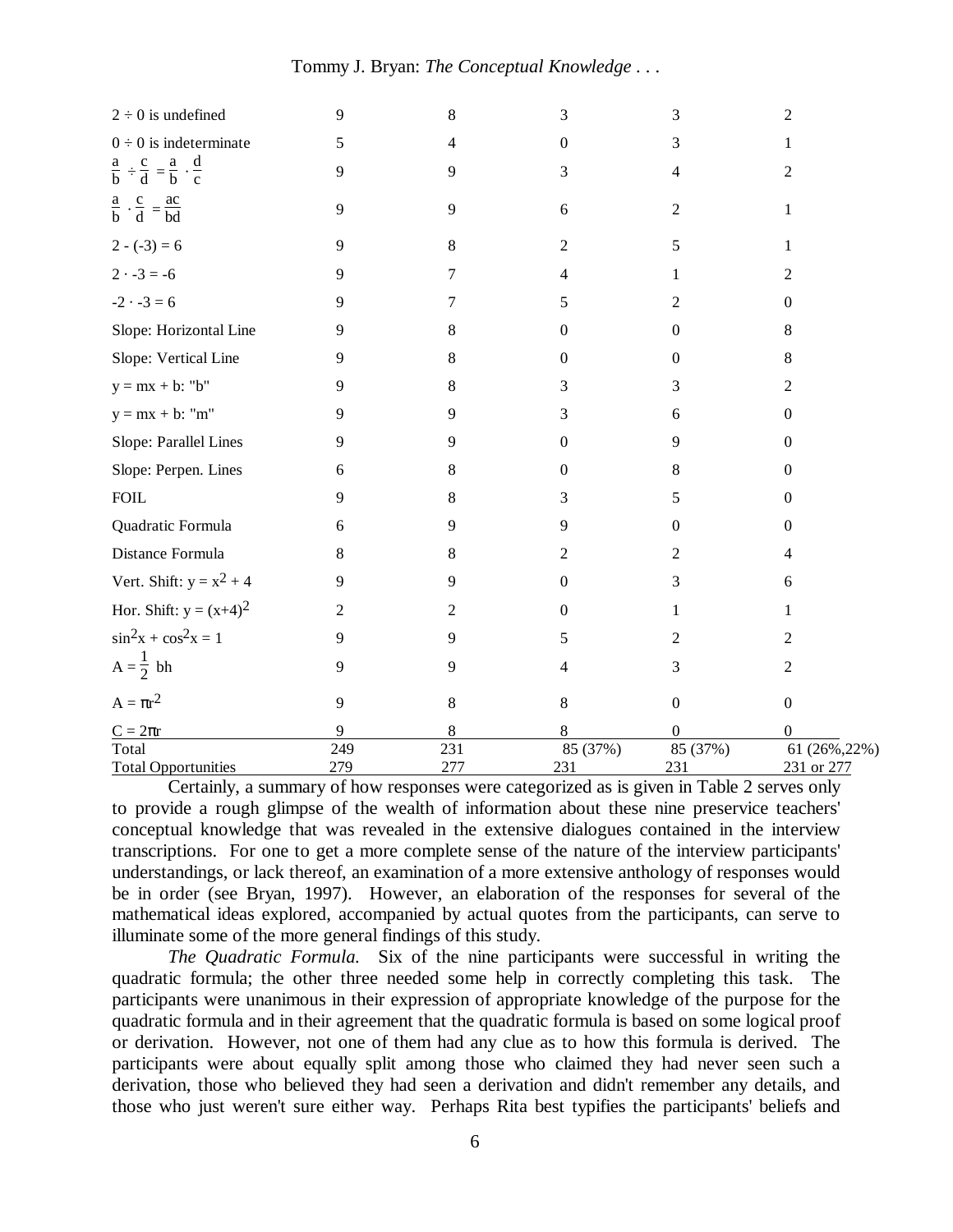knowledge regarding the quadratic formula with the following statement: "I'm sure that somewhere a couple of hundred years ago somebody had a proof for it, but I have not ever seen it."

*The Significance of "m" and "b" in*  $y = mx + b$ *.* When asked to identify the graphical significance of the constants  $\frac{1}{2}$  and -3 in the equation y = 1  $\frac{1}{2}$  x - 3, all nine participants quickly and accurately identified  $\frac{1}{2}$  as the slope and -3 as the y-intercept. When asked to provide conceptual background that explains why in each case, only two of the nine participants recognized that it must be the case in an equation of the form  $y = mx + b$  that when the value of x is 0, the value of y, therefore the y-intercept, is always b; none of the nine participants could provide any explanation as to why the coefficient of x should be the slope. Kerri, like many of the participants with reference to this mathematical idea and numerous others as well, was unable to transcend the fact that "the whole thing was taught [to her] as a convention," something to be memorized.

*Multiplication of Two Binomials or "FOIL".* When asked to demonstrate the skill of multiplying two binomial factors,  $2x + 3$  and  $x - 4$ , all nine participants did so quickly and accurately, each using the acronym "FOIL" in reference to the process used. However, none of the nine participants could offer a complete and correct justification for the "FOIL" process he or she had just used. In fact, five of the participants failed to acknowledge the role of the distributive property in any way. The following excerpt from Amy's interview is typical of this group:

- Amy: Uh, why does it work (pause). Oh, goodness (laughs). I don't know how to . . .
- Tom: How to justify it?
- Amy: Yeah. I mean, I know that you're given each term which you multiply by the other terms, but I can't really . . .
- Tom: Can you think of any properties or rules in mathematics that . . . justify what you were just describing?
- Amy: Oh, something like commutative or something like that . . . Something like that . . . Nothing [else] is popping up.

Three participants all basically showed a similar two-step proof in order to demonstrate why the FOIL process works:  $(2x + 3)(x - 4) = 2x(x - 4) + 3(x - 4) = 2x(x) + 2x(-4) + 3(x) + 3(-4)$ . Each of the three specifically named the distributive property as justification for the second step of their proof; however, they all failed to acknowledge this same property as the source of justification for the first step. When challenged regarding this matter, Carla suggested "the associative property of addition or some type of property of addition." Kay responded, "I don't know. The associative property? I don't know." After a long pause, Rita simply mused, "I never really thought about this before."

*Trigonometry: The Pythagorean Identity*. All nine participants were successful in supplying the right side of the identity,  $\sin^2 x + \cos^2 x = 1$ , given the left side; furthermore, they all interpreted appropriately the meaning of an expression like sin2x as the square of sin x. However, only two participants were successful in offering a conceptually sound explanation for the derivation of this identity. Carla, who failed to offer any conceptual basis for the Pythagorean Identity, is a good example of the struggles participants experienced, as well as the confusing responses they gave, in trying to talk about this identity. When asked to describe what the expression "sin x" represents, the following excerpts from the dialogue that ensued indicate that Carla's inability to explain why the Pythagorean Identity is true may have stemmed from her muddled thinking regarding trigonometric functions in general: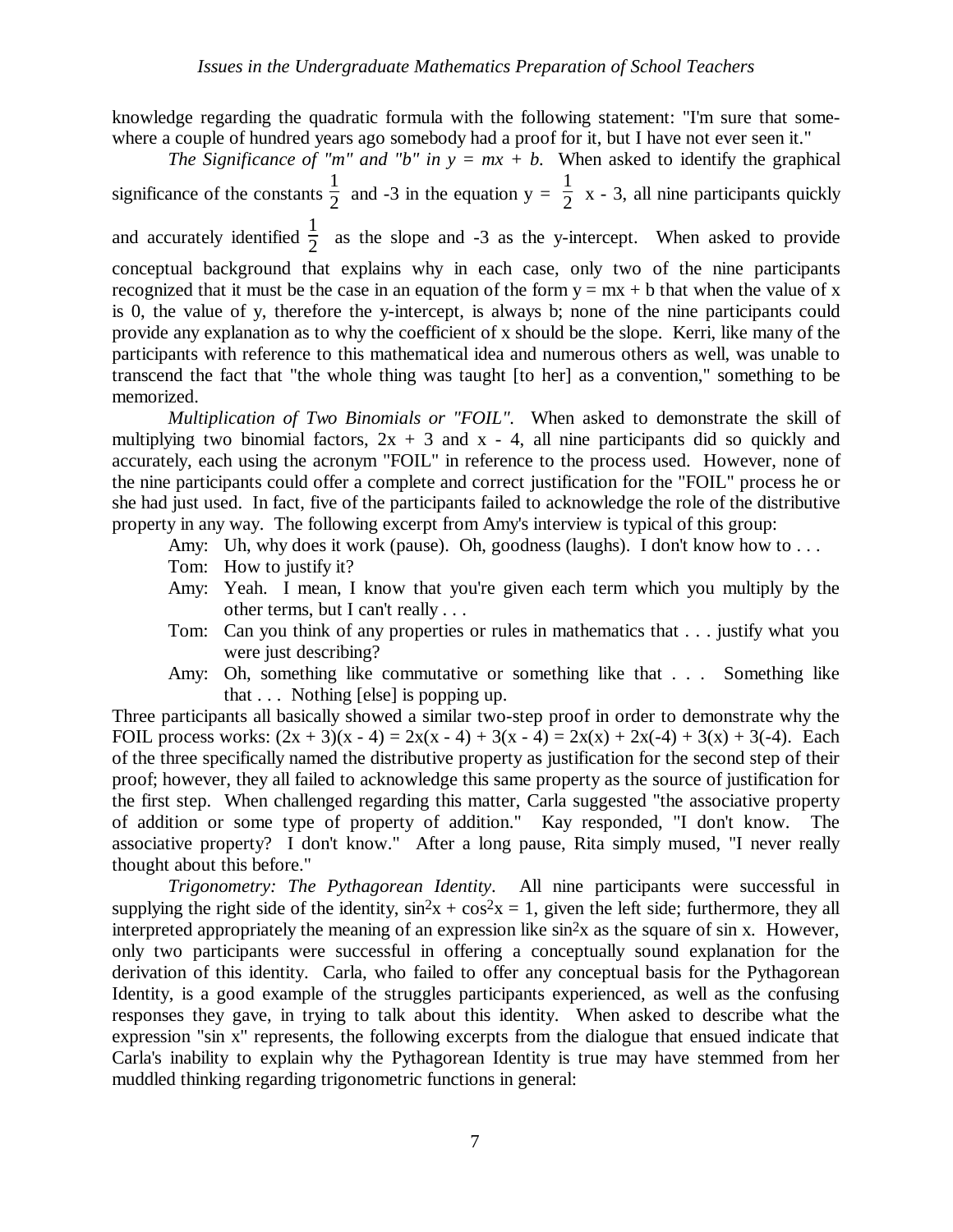- Carla: It represents a triangle, well an angle of . . . If you want to find what it represents, you look at a right triangle (makes a sketch) and sin x is going to represent one of these two [acute] angles (pause). I think it's hypotenuse over opposite or is it . . .
- Tom: So, are you telling me . . . that expression represents an angle . . . or does it represent that ratio?
- Carla: It represents the ratio  $\ldots$  [but] I'm thinking sine, sine theta  $\ldots$
- Tom: Why is that different?
- Carla: Theta is an angle and x is just x, it's a variable.
- Tom: So would that prompt you to do something other than what you started here (referring to the right triangle)?

Carla: (long pause, writes  $\sin x = \frac{hyp}{opp}$ ) This is a ratio.... Sine is a function.

- Tom: Whose value is equal to a ratio? Is that . . . accurate?
- Carla: I think so.
- Tom: Okay, but yet you're having trouble with the x?
- Carla: Well, I mean x is an angle but when you have a graph of it, it's not really an angle, it's a decimal number.

At this point, the conversation with Carla transformed into a discussion of radian measure of angles and conversions between degrees and radians. After she successfully described several equivalencies using radians and degrees, Carla indicated that the radian measure of an angle must be expressed as a multiple of  $\pi$  and that "1" is not valid as the measure of an angle in radians. When the other eight participants were quizzed about radians as a way to measure angles, three others agreed with Carla that "1" is not a valid measure in radians. Of the five remaining participants, only two were able to expand on the meaning of 1 radian, with Rita drawing a sketch of an angle in standard position with this measure and Kay computing  $180\%$ , or a little less than 60o, as its equivalent. Only Rita talked about the relationship between radian measure of an angle and arc length, but even she failed to describe just how arc length is used in establishing this unit of measurement called a radian.

Although Shea mentioned a connection between the identity  $\sin^2 x + \cos^2 x = 1$  and the Pythagorean Theorem almost immediately, she could never make this connection explicit. In fact, her thinking regarding trigonometric functions in general was no less muddled than Carla's:

- Shea: [The identity] has something to do with right angles (sketches a right triangle, labeling legs a and b, hypotenuse c). That's a right triangle, and you have the Pythagorean Theorem with  $b^2 + a^2 = c^2$  and  $a^2$  is just, this would be the sine (referring to  $a^2$ ), right?
- Tom: What would be the sine?
- Shea: The length of this line (side a) is sine of c over a . . . and this (referring to side b) is the cosine of c over b. (At some point, despite what she has said, Shea writes  $\sin \frac{a}{c}$  and cos b
	- $\frac{0}{c}$  beside these two sides, respectively.)

Tom: Are you saying cosine of b over c?

Shea: Yeah. Am I on the right track and I'm just getting confused?...

At this point, the conversation focused specifically on an attempt to decipher just exactly how Shea was thinking about what sin x, and for that matter x itself, represents. At various times during the conversation, Shea indicated that sin x represents "the hypotenuse over the opposite angle"; the ratio of the hypotenuse over a side "opposite the hypotenuse"; the ratio of the hypotenuse over a side "opposite a certain angle"; and finally the ratio of two sides in a right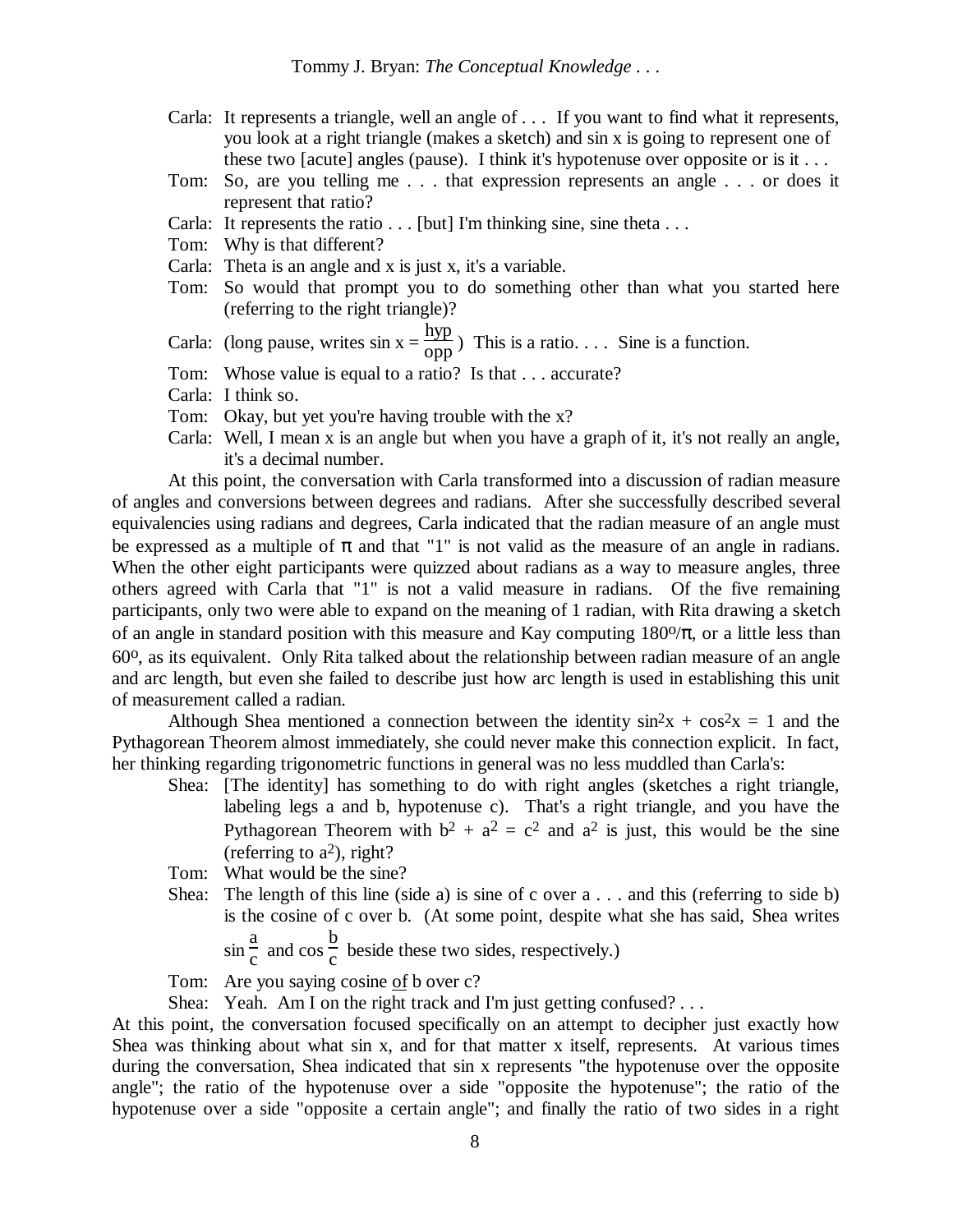triangle, one being the hypotenuse and the other being the side opposite x, one of the acute angles in that triangle. Shea was never sure whether it was opposite over hypotenuse or hypotenuse over opposite; furthermore, she never offered any deeper insights into how this ratio and the Pythagorean Theorem combine to form a justification for the identity  $\sin^2 x + \cos^2 x = 1$ .

*Formula for Area of a Triangle.* All nine participants offered the formula  $A = \frac{1}{2}$  bh as the

appropriate formula for the computation of the area of a triangle. However, four of the nine participants were unable to offer any justification whatsoever for the basis of this formula. Out of these four, only Erin seemed to be on the verge of making a discovery in the discussion of her knowledge regarding this formula:

- Erin: Well, you're multiplying the length of this (referring to the base of her sketch of what appears to be an equilateral triangle) by its height. But then you're taking away, oh, you're taking away half of it. Because when you do that you find the area of like a square or a rectangle and you want to take off the half that's no longer there. (At this point, Erin draws a square whose "base" is the base of her triangle.)
- Tom: But why is it a half?
- Erin: I don't know.... If you know it's a square, then that's why you know it's a half. Well, no . . . I don't know why it's a half.

Although each of the other participants was able to offer a justification for this formula in the special case of a right triangle, only two of the participants were able to extend their explanation to work for any given triangle.

#### **Discussion**

Admittedly, some of the mathematical ideas explored during the interviews, although rather elementary in nature, are deceptively difficult to consider from a conceptual perspective. Furthermore, even though the interviewer went to great lengths to put the participants at ease, they were still put somewhat "on the spot" during the interviews. Nevertheless, the mathematical ideas explored are all clear examples of secondary, sometimes even presecondary, mathematics content ideas (i.e., ideas for which any secondary mathematics teacher should have an "expert" knowledge base, enabling the construction of sound conceptual explanations). The fact that any of the nine participants (moreover some or all of them) had basically a conceptual void for some of the ideas explored during the interviews is an amazing, not to mention troubling, revelation, especially for a group of university students whose prior experiences with mathematics had not only sustained their advancement to a higher plane of mathematical education but also prompted aspirations of teaching the subject themselves (for most of the participants, within a year or two). Furthermore, many of the "conceptually sound" explanations came after false starts and incorrect thinking by participants and clarification requests and prodding questions by the interviewer. Ironically, it appears that the participants' successful completion of university mathematics content courses not only failed to bring substantial insights into the secondary mathematics subject matter, but was attainable without a deep understanding of that presumably prerequisite subject matter- yet certifies the competence of these future teachers to teach the very subject matter that still remains largely memorized rather than understood.

Returning to the fundamental question of this study, it seems clear that the nine future teachers who participated in these interviews would have benefited greatly from opportunities during their university coursework to deepen their conceptual understandings of the content of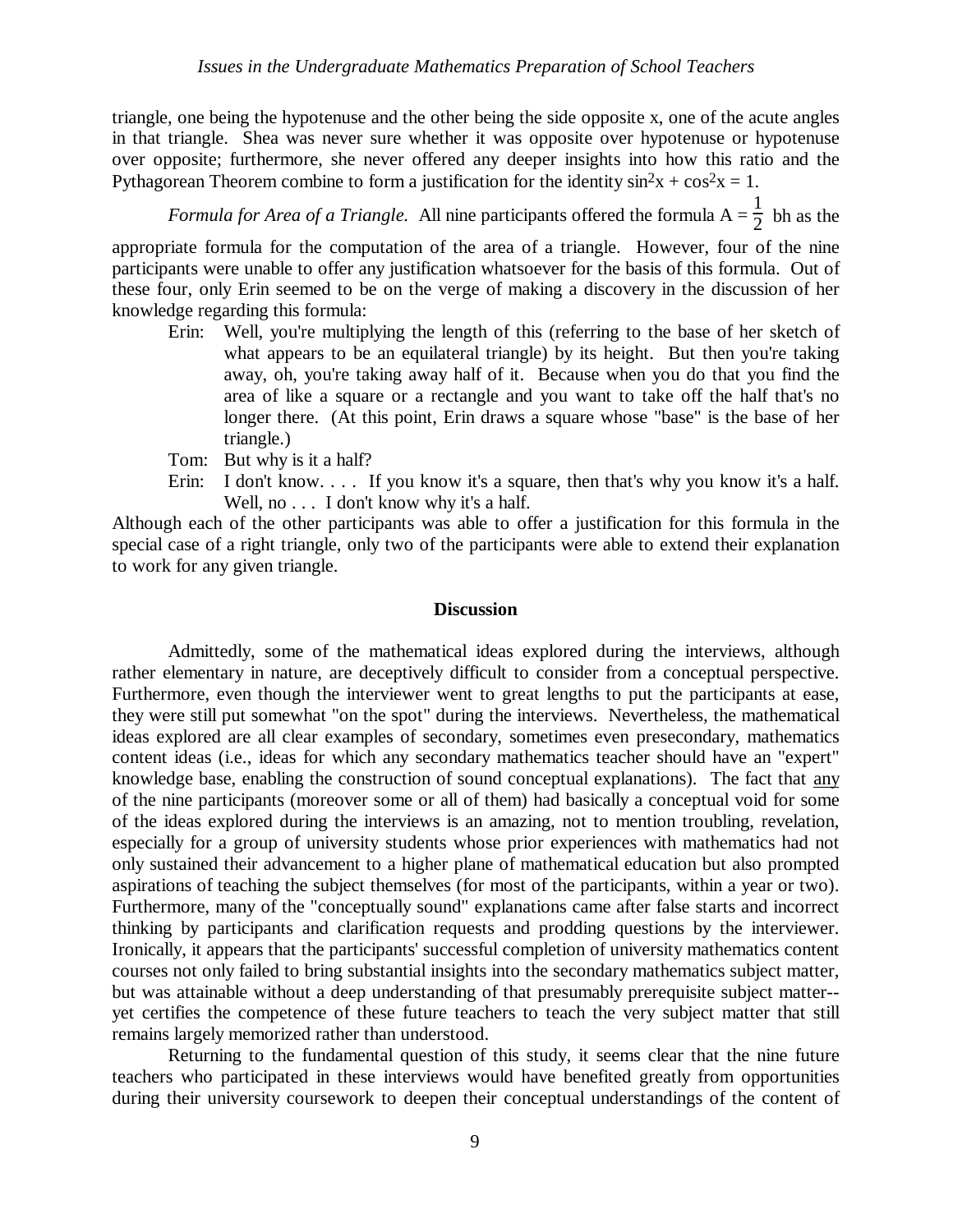the school mathematics curriculum. Carla acknowledged this issue and compared the difficulties she experienced trying to construct explanations during the interviews with the difficulties she experienced in her university mathematics classes:

Carla: There is a certain feeling of insecurity when it is hard to explain something that's so easy, and I'm supposed to be able to do that. I'm working on very hard things right now and I'm having enough trouble getting that, but . . . it's harder to do this than some of the hard stuff that we're supposed to be doing. And this is what I should have a better focus on, on this type of information, because that's what I'm going to be teaching. . . . I've spent a lot of time in the schools observing and everything, but I haven't gotten to think this deeply about stuff.

But the conceptual shortcomings of a small sample of nine students at one teacher preparation program do not constitute grounds for generalizing to any system of mathematics teacher preparation beyond the campus where this particular study was conducted. However, a number of recently completed studies of the knowledge of prospective secondary mathematics teachers have shown the very same results--that prospective secondary mathematics teachers, even with a substantial amount of university mathematics coursework completed, still may not have a level of conceptual understanding of their future subject matter that seems requisite for the teaching of that subject matter, especially in ways consistent with those advocated by the current reform movement in mathematics education. (e.g., see Ball, 1988, 1990; Bush, Lamb, & Alsina, 1990; Even, 1993; Wilson, 1994; Wood, 1993)

Of course, there is still another possible assumption lurking here and not yet addressed- that teachers of mathematics will sufficiently deepen their level of conceptual understandings of subject matter while "on the job" teaching mathematics to their future students. While the presumption that teachers will learn a great deal about their subject from the teaching of the subject seems quite warranted, it is not at all clear just how deeply nor how fast such understandings will take hold. Nor is it practical to expect novice teachers, once again in light of the current reform movement, to relearn (or perhaps learn deeply for the first time) significant portions of the content they teach, while at the same time planning instruction that is quite different and more demanding than what most have generally experienced as students themselves. Furthermore, there is an ethical issue to consider: "Who decides whose children get shortchanged while waiting for teachers to develop [such] understandings?" (McDiarmid & Wilson, 1990, p. 102)

According to the Research Advisory Committee of the NCTM, an important goal of research in mathematics education is "to open new ways of seeing what is currently taken as simple and obvious" (Research Advisory Committee of the NCTM, 1995, p. 302). That students, who are not only qualified to study higher mathematics at the university level but also well on their way to successfully completing the requirements of such advanced study, have an adequate, perhaps excellent, conceptual understanding of secondary mathematics subject matter might seem a simple assumption. That the best content preparation for a future secondary mathematics teacher should be the same as for any other university mathematics major, involving the study of mathematics beyond the secondary level as much and as far as possible, might seem an obvious determination. However, such notions about the knowledge of prospective secondary mathematics teachers and their optimal preparation, particularly in light of the current reform movement in mathematics education, are neither simple nor obvious (e.g., see Ball & Wilson, 1990; Brown & Borko, 1992; Cooney, 1994; MSEB, 1996). While research on prospective secondary mathematics teachers' knowledge and beliefs, such as that done for this particular study, "may not offer a blueprint for revision of mathematics teacher education programs, . . . it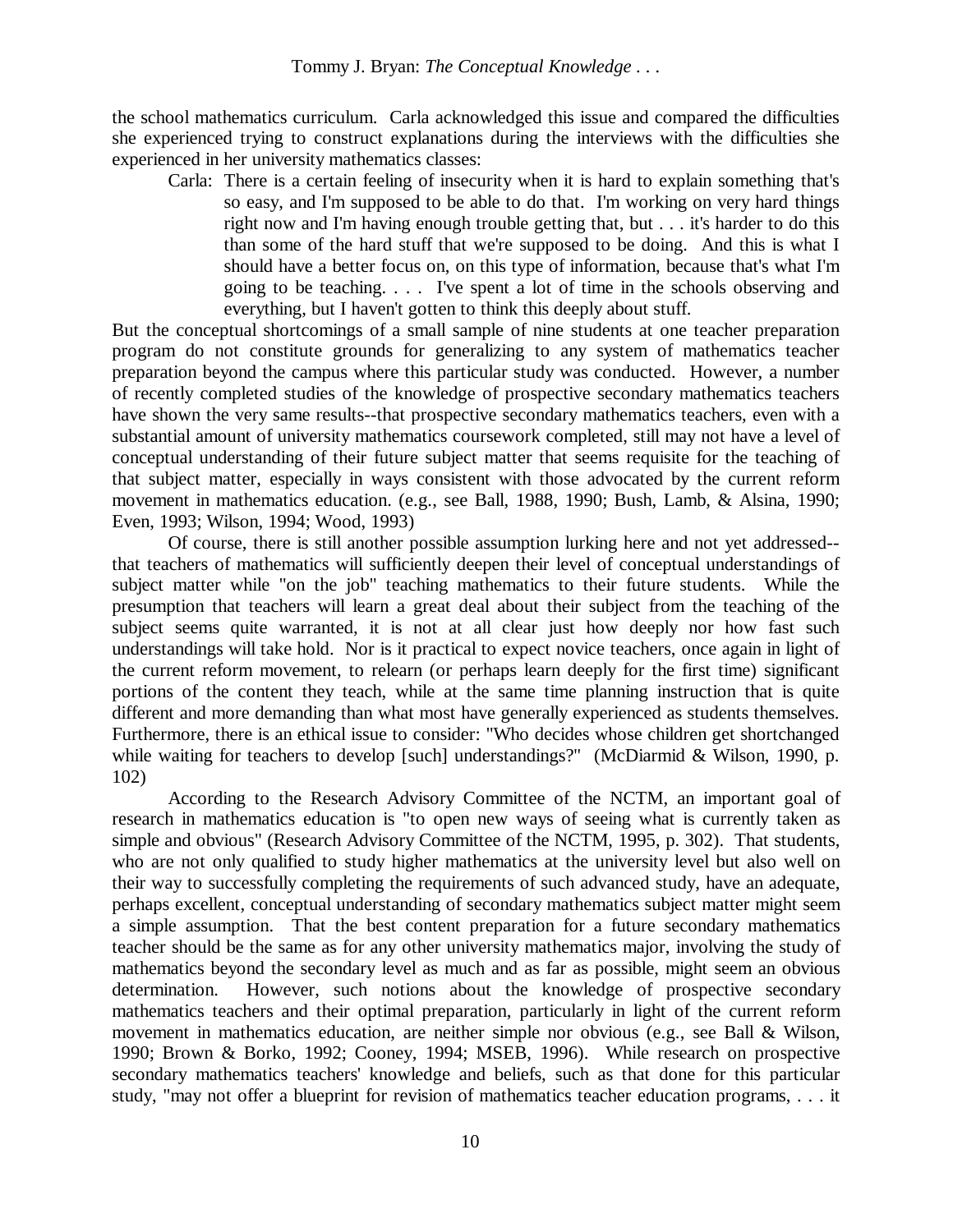certainly alerts us to question our current practices" (Thompson, 1992, p. 141). The questioning of current practices, a fundamental first step toward optimizing the preparation of secondary mathematics teachers at any point in time, is especially critical in the present era of change and reform.

#### **References**

- Ball, D. L. (1988). *Knowledge and reasoning in mathematical pedagogy: Examining what prospective teachers bring to teacher education*. Unpublished doctoral dissertation, Michigan State University, East Lansing, MI.
- Ball, D. L. (1990). Prospective elementary and secondary teachers' understanding of division. *Journal for Research in Mathematics Education*, *21*(2), 132-144.
- Ball, D. L., & Wilson, S. M. (1990). *Knowing the subject and learning to teach it: Examining assumptions about becoming a mathematics teacher* (Research Report 90-7). East Lansing, MI: Michigan State University, NCRTE.
- Brown, C. A. & Borko, H. (1992). Becoming a mathematics teacher. In D. A. Grouws (Ed.), *Handbook of research on mathematics teaching and learning* (pp. 209-239). New York: Macmillan.
- Bryan, T. J. (1997). *The knowledge and beliefs of prospective secondary mathematics teachers: An analysis on five levels*. Unpublished doctoral dissertation, The University of Texas at Austin, Austin, TX.
- Bush, W. S., Lamb, C. E., & Alsina, I. (1990). Gaining certification to teach secondary mathematics: A study of three teachers from other disciplines. *Focus on Learning Problems in Mathematics*, *12*(1), 41-60.
- Cooney, T. J. (1994). Research and teacher education: In search of common ground. *Journal for Research in Mathematics Education*, *25*(6), 608-636.
- Even, R. (1993). Subject-matter knowledge and pedagogical content knowledge: Prospective secondary teachers and the function concept. *Journal for Research in Mathematics Education*, *24*(2), 94-116.
- Hiebert, J. (Ed.). (1986). *Conceptual and procedural knowledge: The case of mathematics* . Hillsdale, NJ: Lawrence Erlbaum.
- Mathematical Sciences Education Board. (1996). *The preparation of teachers of mathematics: Considerations and challenges*. Washington, DC: Author.
- McDiarmid, G. W. & Wilson, S. M. (1990). An exploration of the subject matter knowledge of alternate route teachers: Can we assume they know their subject? *Journal of Teacher Education*, *42*(2), 93-103.
- National Council of Teachers of Mathematics. (1989). *Curriculum and evaluation standards for school mathematics*. Reston, VA: Author.
- National Council of Teachers of Mathematics. (1991). *Professional standards for teaching mathematics*. Reston, VA: Author.
- National Council of Teachers of Mathematics. (1995). *Assessment standards for school mathematics.* Reston, VA: Author.
- National Research Council. (1989). *Everybody counts: A report to the nation on the future of mathematics education*. Washington, DC: National Academy Press.